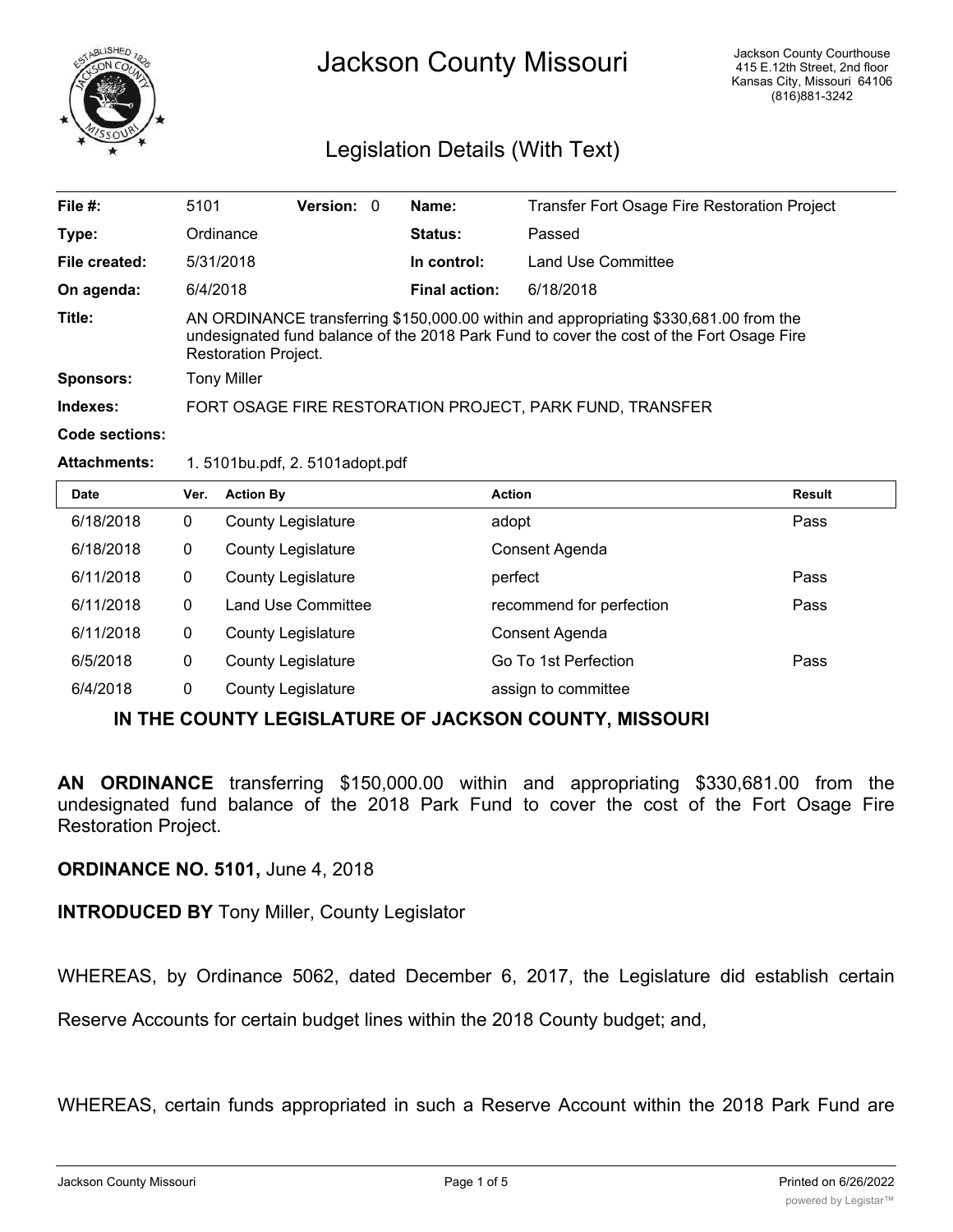needed to cover of the costs of repairing damages caused by a grass fire at Fort Osage; and,

WHEREAS, there are numerous disputes between the County Executive and the Legislature regarding the validity of Ordinance 5062, relating to its construction and interpretation, and multiple related issues; and,

WHEREAS, the Chief Administrative Officer has recommended the adoption of this Ordinance, without waiving any previous position taken in reliance upon the memorandum of the County Counselor dated December 22, 2017, regarding Ordinance 5062, and without waiving any position taken in reliance upon other legal memorandums provided by the Office of the County Counselor; and,

WHEREAS, the Legislature recognizes that funds identified as Reserve Funds in the adopted 2018 budget within the Park Fund are required to be designated for use by the Parks + Rec Department for the Fort Osage Fire Restoration Project; and,

WHEREAS, the Chief Administrative Officer has requested that \$150,000.00 in funds identified in this Ordinance be made available for such use by the Parks + Rec Department within the 2018 budget; and,

WHEREAS the Legislature agrees that funds described in this Ordinance should be made available for such use by posting to a certain budget line item in the Parks + Rec Department budget or otherwise for calendar year 2018 by the County's Finance and Purchasing Department; and,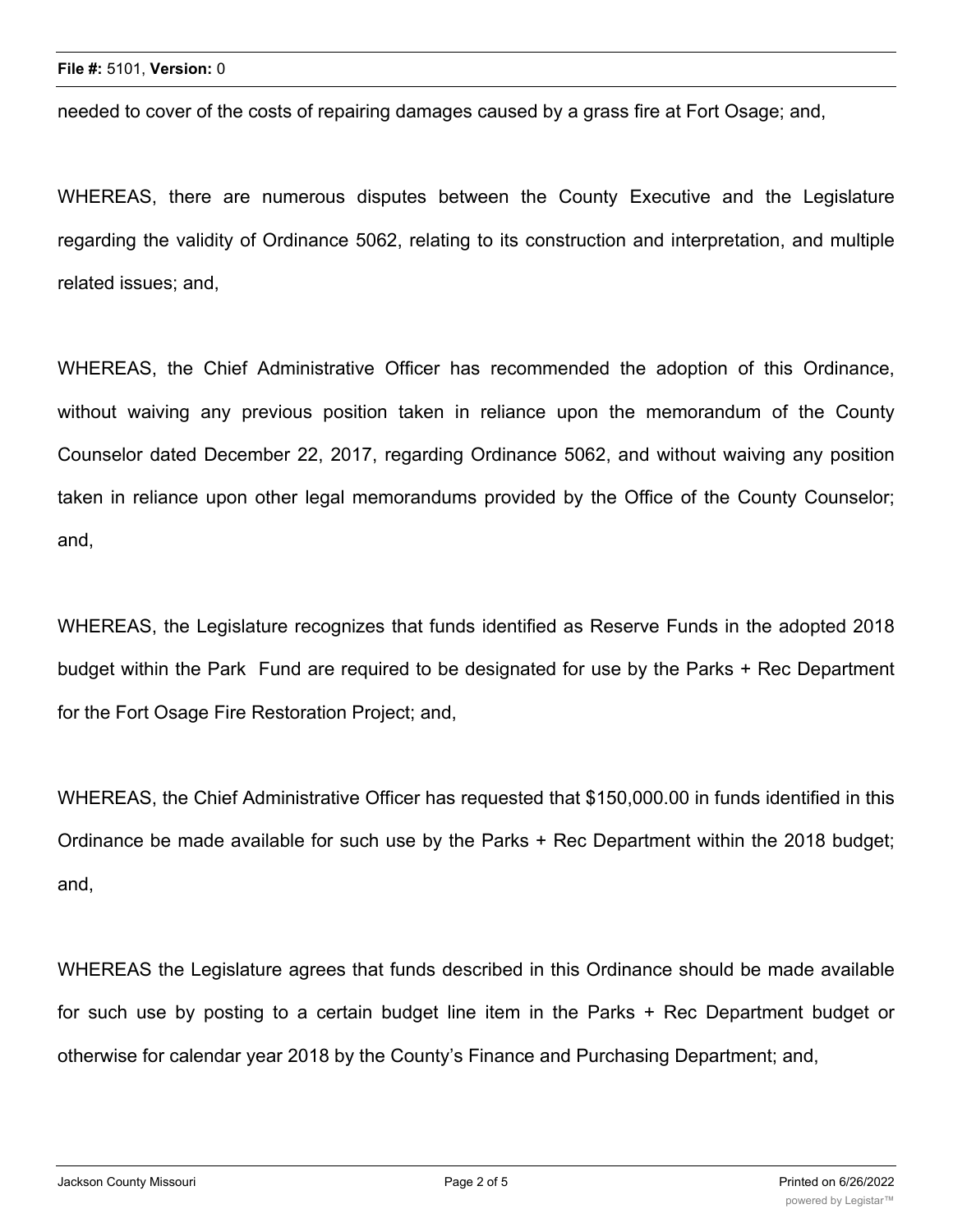WHEREAS, it is also recommended that certain casualty insurance proceeds received by the County be appropriated at this time for this project; now therefore,

BE IT ORDAINED by the County Legislature of Jackson County, Missouri, that the following appropriation and transfer or equivalent documentation/identification, to accomplish posting of the funds in the Jackson County Budget management system so that the funds are available for immediate use and expenditure within the 2018 budget, be and hereby are authorized:

| <b>DEPARTMENT/DIVISION</b>    | <b>CHARACTER/DESCRIPTION</b>                                         | <b>FROM</b> | <u>TO</u> |
|-------------------------------|----------------------------------------------------------------------|-------------|-----------|
| Park Fund                     |                                                                      |             |           |
| Non-Specific<br>003-9999      | 47040 - Reimb Damage Claims                                          | \$180,681   |           |
| Contingency<br>003-8006       | 56837- Reserve- Capital                                              | \$150,000   |           |
| 003-2810<br>003-2810          | <b>Undesignated Fund Balance</b><br><b>Undesignated Fund Balance</b> | \$330,681   | \$330,681 |
| Non-Departmental<br>Park Fund |                                                                      |             |           |
| 003-5103                      | 58020- Building & Improvementss                                      |             | \$330,681 |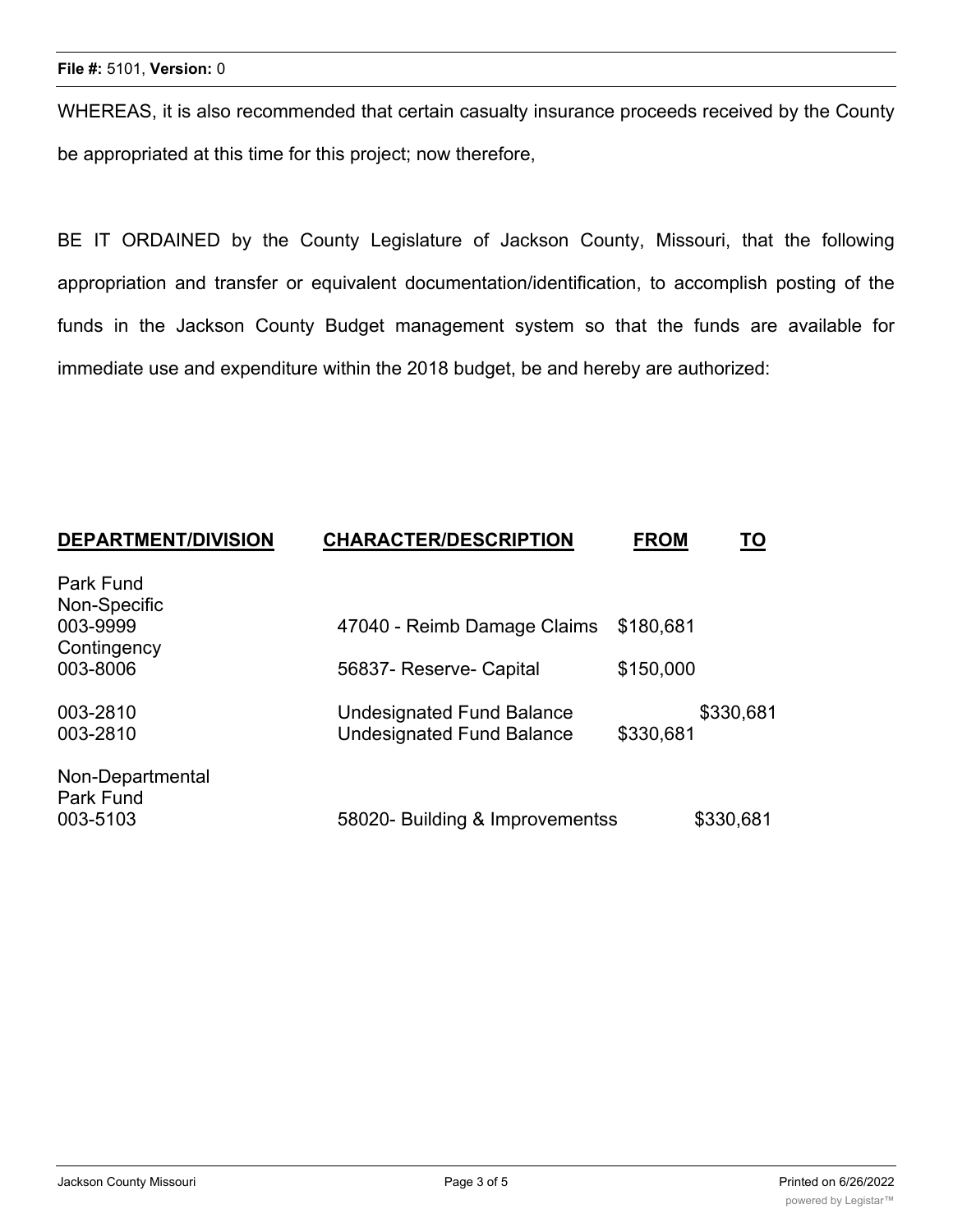Effective Date: This Resolution shall be effective immediately upon its passage by a majority of the Legislature.

APPROVED AS TO FORM:

 $\overline{\phantom{a}}$  , and the contribution of the contribution of the contribution of the contribution of the contribution of the contribution of the contribution of the contribution of the contribution of the contribution of the **Chief Deputy County Counselor** County Counselor

Certificate of Passage

I hereby certify that the attached resolution, Ordinance No. 5101 of June 4, 2018, was duly passed on June 18, 2018 by the Jackson County Legislature. The votes thereon were as follows:

Yeas \_\_\_\_\_\_\_\_6\_\_\_\_\_\_\_\_\_ Nays \_\_\_\_\_\_0\_\_\_\_\_\_\_\_

Abstaining 0 between a Absent 2

 $\overline{\phantom{a}}$  ,  $\overline{\phantom{a}}$  ,  $\overline{\phantom{a}}$  ,  $\overline{\phantom{a}}$  ,  $\overline{\phantom{a}}$  ,  $\overline{\phantom{a}}$  ,  $\overline{\phantom{a}}$  ,  $\overline{\phantom{a}}$  ,  $\overline{\phantom{a}}$  ,  $\overline{\phantom{a}}$  ,  $\overline{\phantom{a}}$  ,  $\overline{\phantom{a}}$  ,  $\overline{\phantom{a}}$  ,  $\overline{\phantom{a}}$  ,  $\overline{\phantom{a}}$  ,  $\overline{\phantom{a}}$ 

 $\frac{1}{2}$  ,  $\frac{1}{2}$  ,  $\frac{1}{2}$  ,  $\frac{1}{2}$  ,  $\frac{1}{2}$  ,  $\frac{1}{2}$  ,  $\frac{1}{2}$  ,  $\frac{1}{2}$  ,  $\frac{1}{2}$  ,  $\frac{1}{2}$  ,  $\frac{1}{2}$  ,  $\frac{1}{2}$  ,  $\frac{1}{2}$  ,  $\frac{1}{2}$  ,  $\frac{1}{2}$  ,  $\frac{1}{2}$  ,  $\frac{1}{2}$  ,  $\frac{1}{2}$  ,  $\frac{1$ 

This Ordinance is hereby transmitted to the County Executive for his signature.

Date Mary Jo Spino, Clerk of Legislature

I hereby approve the attached Ordinance No.5101.

Date **Date Executive CONSISTENT CONSISTENT Frank White, Jr., County Executive**